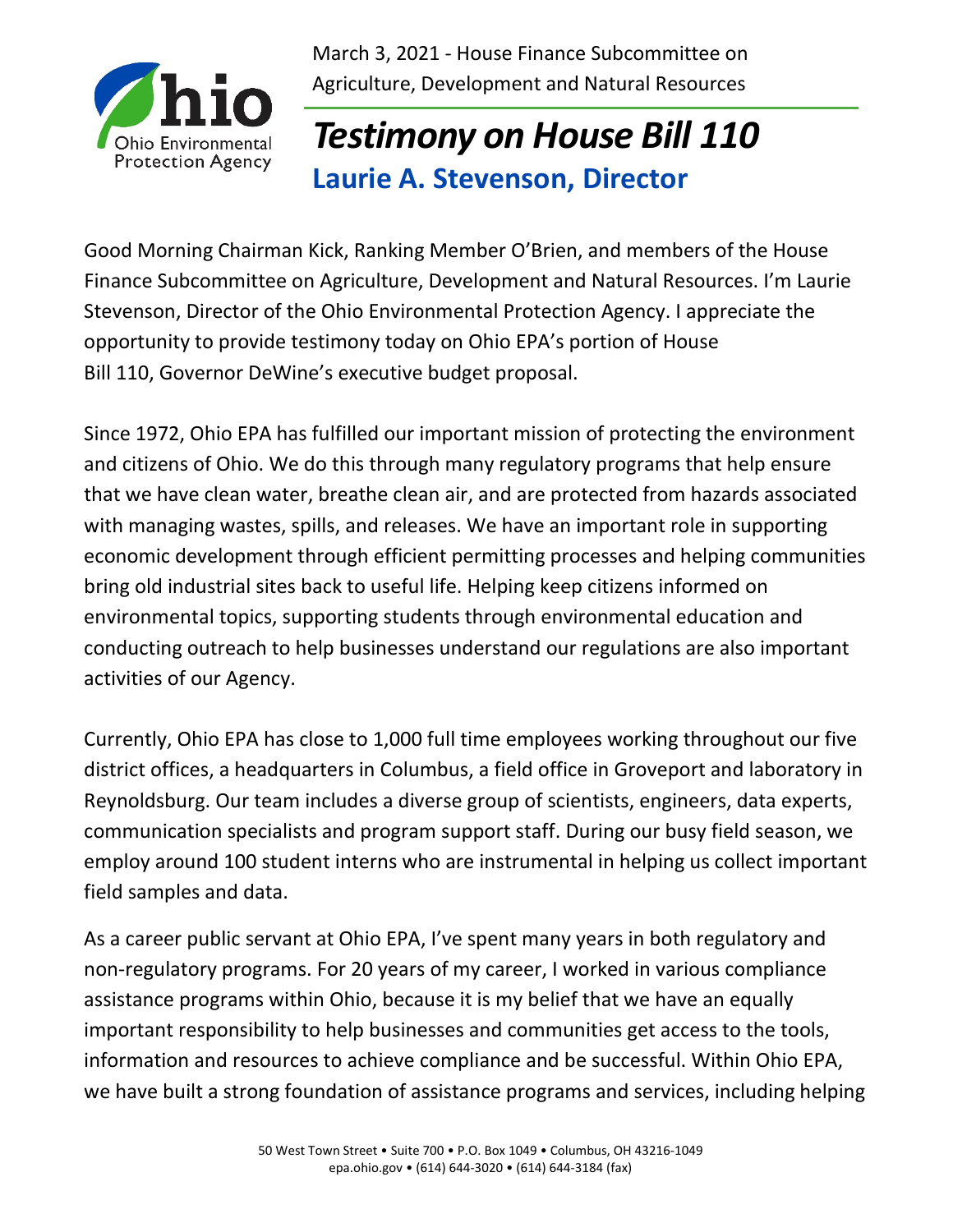small businesses with permit applications, providing training and workshops to help businesses understand the regulations, helping small wastewater plants improve their operations and providing funding for communities to address their wastewater and drinking water infrastructure needs. We also help businesses and communities implement projects that can reduce waste and save them money and have an Encouraging Environmental Excellence award program to recognize those who are leading Ohio in sustainable practices.

Because of these efforts, we believe Ohio EPA is a national leader in protecting human health and the environment, and an asset when companies are looking to locate or expand in Ohio. It's my priority to ensure we maintain this very important balance of using our regulatory and enforcement tools along with our compliance assistance tools to maintain a healthy environment and help Ohio grow. Providing excellent customer service, being accessible and fostering an environment of open communication are also personal priorities that I continuously reinforce with my entire team.

Ohio EPA's budget request for this biennium is important for us to fulfill our core mission and meet the important policy objectives of Governor DeWine, including implementing Ohio's H2Ohio Initiative.

As background, approximately 74% of Ohio EPA's budget is in dedicated purpose funds, most of which comes from fees collected from the facilities we regulate. As examples, we collect permit processing fees, waste disposal fees and pollution emission fees. Our air pollution, surface water, drinking water, environmental remediation, emergency response and waste management programs are supported by these fees. The Agency also receives federal grants (18.5%) and a small percentage of internal service activity funds (4.0%) to support our operations.

Only a small proportion of our total budget, about 3.5 percent, is from General Revenue Funds to support Ohio's auto emissions testing program, which is required by the federal Clean Air Act in seven Northeast Ohio counties that are not meeting federally mandated ozone air quality standards.

For Fiscal Year 2022, Ohio EPA's total budget request is \$265.9 million, and for Fiscal Year 2023 \$257.0 million. This increase from Fiscal Year 2021 is due primarily to the additional amount of H2Ohio funding in both Fiscal Year 2022 and Fiscal Year 2023.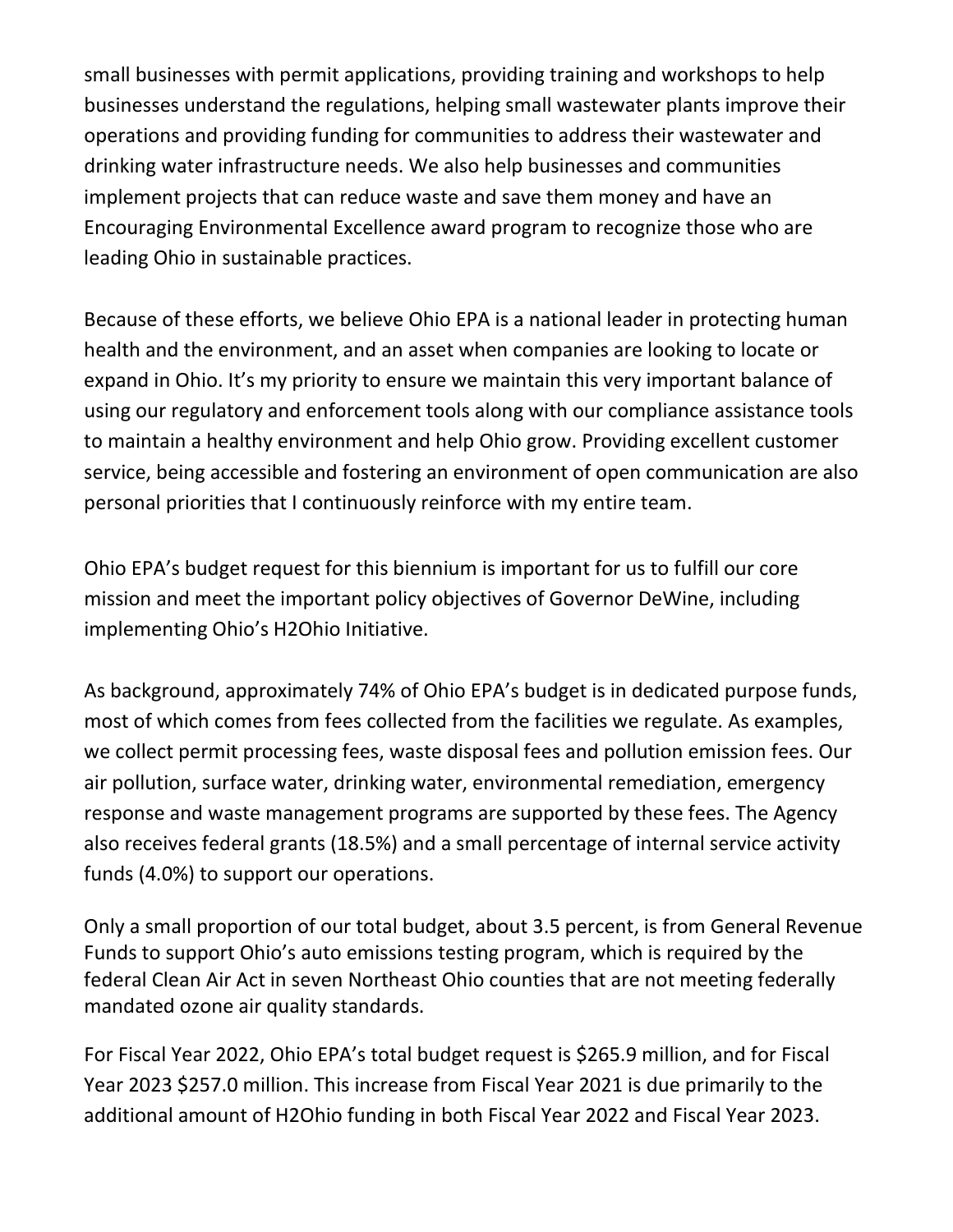When focusing on the amount of the increase attributable to agency operating costs, including filling vacant positions, the FY22 requested budget is just 5.3% higher than FY21, then decreases by 4.0% for FY23 due to fewer grant awards from Ohio's proportion of the national Volkswagen enforcement settlement. Since 2018, we have awarded several rounds of grants from Ohio's share of the settlement funds to support projects to reduce air emissions from diesel-powered engines and are nearing completion of awarding the settlement funds.

Ohio EPA's budget request supports refilling several vacant positions that are important to our core operations and support the Governor's priorities. During the last calendar year alone, Ohio EPA has seen more than 50 vacancies, primarily through retirements. As positions become vacant, we use this as an opportunity to assess our needs and priorities so that we ensure we're being responsible in administering the state's dollars and efficiently using our resources.

As mentioned, for State Fiscal Years 22 and 23, the increase in Ohio EPA's dedicated purpose funds is to support implementing additional projects under the H2Ohio Initiative. The H2Ohio Initiative was created in the last biennium as a pillar of Governor DeWine's budget proposal. Since then, Ohio EPA, Ohio Department of Agriculture, Ohio Department of Natural Resources, and the Lake Erie Commission have worked closely together to develop a comprehensive, multi-faceted approach to reduce harmful algal blooms in Lake Erie and improve water quality for the benefit of all Ohioans. All our agencies have been hard at work over the past two years to implement projects that will achieve these important goals. Broadly speaking, H2Ohio focuses on reducing phosphorus through incentivizing agricultural best management practices, creating and restoring wetlands, supporting innovative technologies, and improving drinking water and wastewater infrastructure.

In the current biennium, Ohio EPA's focus under H2Ohio includes improving drinking water and wastewater infrastructure, especially in economically disadvantaged communities throughout the state. We have also been providing H2Ohio funding to remove failing home sewage treatment systems and we have funded projects to remove lead service lines and fixtures in our daycares. In the first year of the current biennium, Ohio EPA was responsible for distributing \$8.675 million in H2Ohio funding. This funding is being used to support construction of three sewer projects in Miami, Meigs, and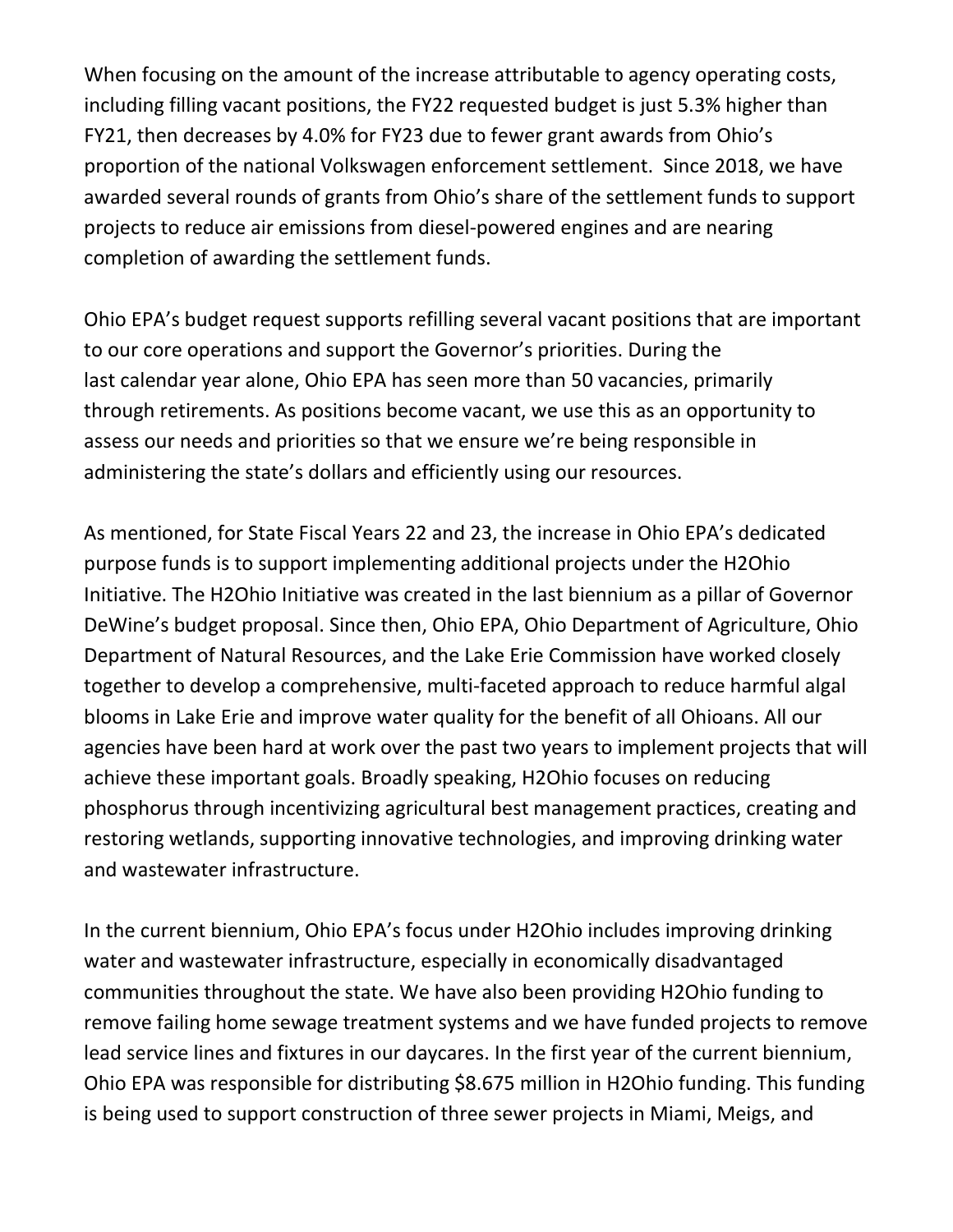Williams counties and four drinking water projects in Columbiana, Coschocton, Pike and Noble counties. On the drinking water side alone, these projects will provide more reliable and safe drinking water to an estimated 4,000 Ohioans. With our first year of funding, an estimated 180 failing septic systems will be repaired or replaced, and 185 lead service lines will be removed from childcare centers in the Cincinnati area. We've also made small, but important investments to enhance our water quality monitoring network in the Lake Erie basin area and elsewhere in the state and are supporting a technology vetting process to evaluate innovative solutions to help address our water quality challenges. For year two of the current biennium, \$9.5 million will support wastewater and drinking water infrastructure projects, replace failing home sewage treatment systems, and replace lead service lines. We are in the process of identifying specific infrastructure projects to support during this current year of the biennium and are excited about the potential of receiving more funding during Fiscal Years 22 and 23 to continue important work in all these areas.

These H2Ohio investments are so important for many reasons. Improving our infrastructure and addressing failing home septic systems reduces pollution that enters our streams, rivers and lakes. In addition, by focusing efforts on our economically disadvantaged areas, in both small and larger communities, we can help them get projects over the finish line that they are not able to fully fund on their own. Finally, having access to better sewer services and reliable, safe drinking water not only improves the quality of life for people, it can also better position these communities for future economic growth and development.

We are very excited about the opportunities in this upcoming biennium to do even more H2Ohio-related work for more communities throughout Ohio. In FY 22 and FY 23, the proposed portion of H2Ohio funding for Ohio EPA is \$46 million each fiscal year. While this is a significant increase from the current biennium, we know the needs of Ohio's communities for wastewater and drinking water projects are substantial, and we are confident that we can put all of our H2Ohio dollars to work for the benefit of Ohioans.

Beyond H2Ohio, I want to quickly highlight some other items requested by Ohio EPA in the budget bill that will eliminate unnecessary fees, provide more regulatory certainty to our customers and yield more efficient use of resources.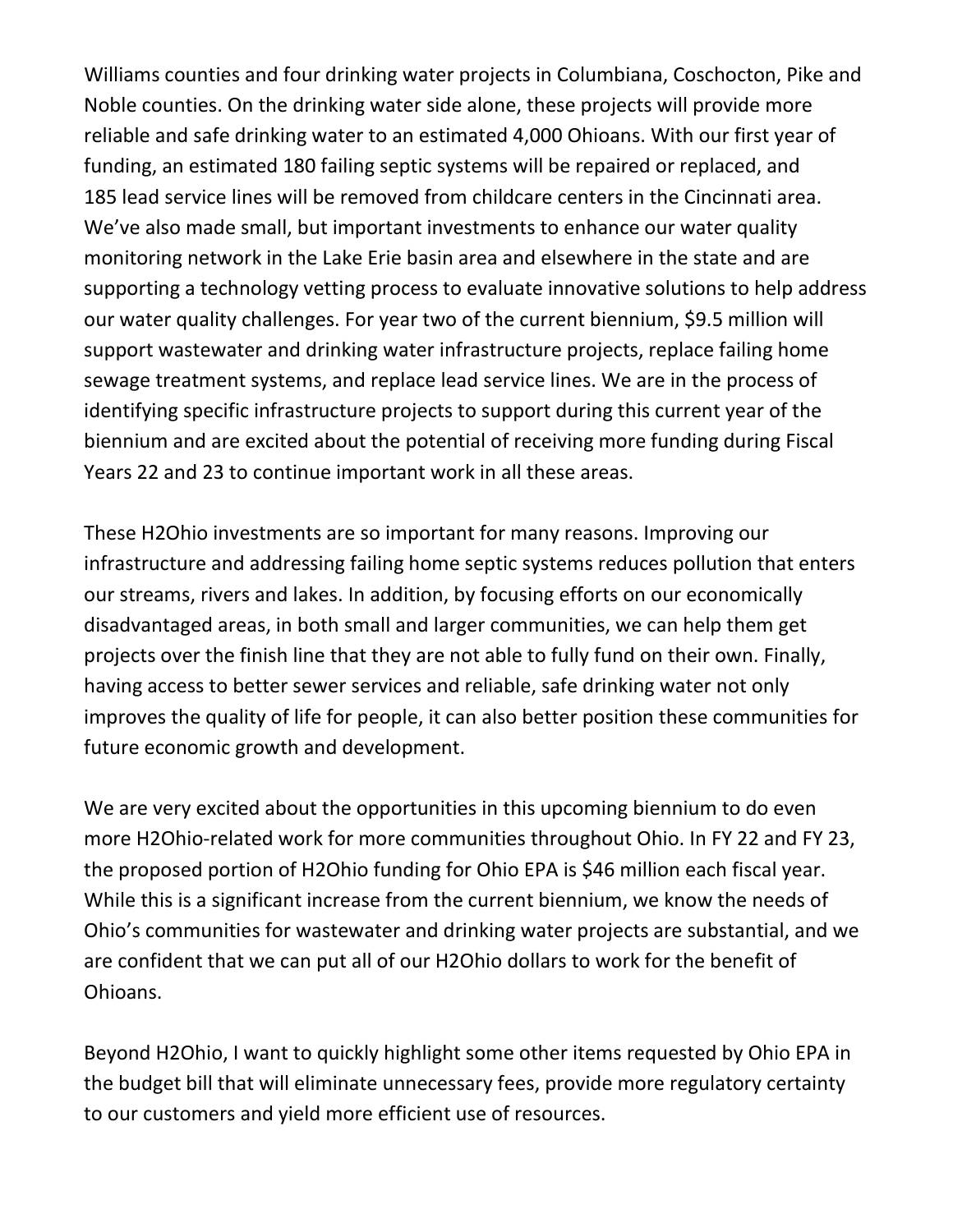As previously mentioned, our current budget request does not include any increases in fees. However, Ohio EPA is asking to remove the sunset provisions for our fees that currently exist in statute. These fees provide \$85 million, or 50% of the Agency's total annual revenue. Many of these fees were enacted in the early 1990s, and must be renewed each biennium, even when there is no change to these fees. Ohio EPA has successfully justified the ongoing need for these fees for more than 20 years. Ending the fee sunsets would be an efficiency improvement internally, and provide stability and certainty to the regulated community, who depend on our programs for efficient permitting, compliance assistance, technical guidance and assistance in handling releases and environmental emergencies.

While this request will eliminate the sunset provisions, it does not in any way remove the obligation of Ohio EPA to seek approval from the legislature for future fee increases. In addition, we would work with stakeholders to develop any changes to our fee structure, as has been our practice. It also does not diminish our responsibility for an ongoing evaluation of our fee structure to identify areas where we can request other adjustments, including potentially eliminating or reducing fees, while maintaining sufficient funding to support our operations.

Examples that align with this responsibility include our request in the SFY 22-23 budget to eliminate two current fees. The first is a nominal fee collected by our Division of Materials and Waste Management to review certain applications and forms. This \$15 application fee is deposited into the General Revenue Fund. Over the past several years (since 2009), the fee has generated nominal revenue (\$500) compared to the administrative cost (estimated at \$3,000) to process individual checks from these applicants. Given the cost of administering the fee compared to the limited revenue it provides, we request to eliminate this fee.

Ohio EPA also requests to eliminate a duplicative certification requirement and fees associated with laboratories that become certified by Ohio EPA to participate in our brownfield clean-up program, called the Voluntary Action Program (VAP). The VAP has been in existence for over 25 years and, through the program, hundreds of old industrial sites have been cleaned-up in Ohio for new uses, both commercial and residential. Certified laboratories are used by parties initiating clean up under the VAP to analyze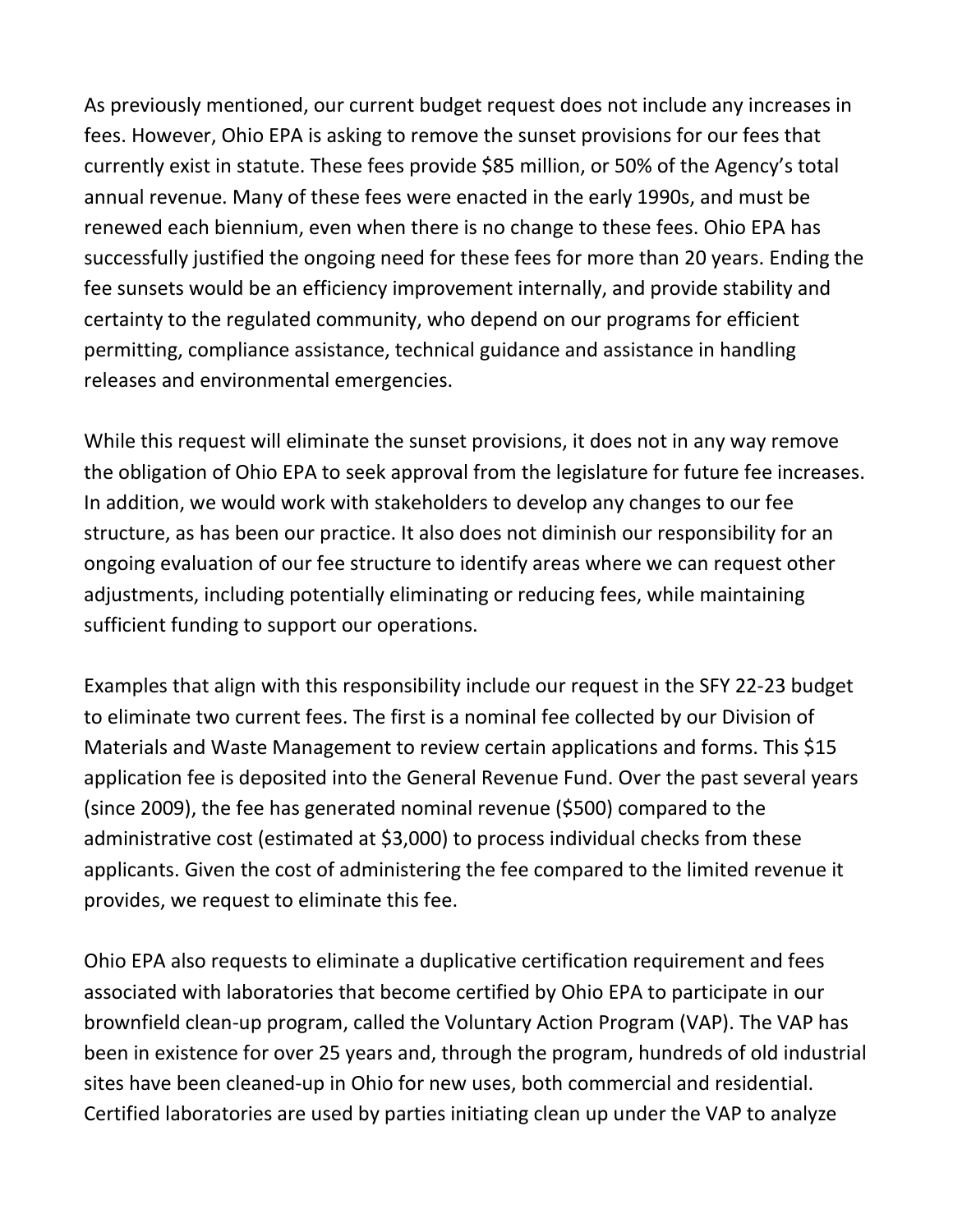samples. These labs are highly qualified and also have to meet national standards to ensure their methods and practices meet quality assurance and control standards.

Because of the robust national standards that were not in place at the time this program was developed, we are asking to remove the duplicative requirement that these labs also be certified at the state level to participate in the VAP. Removing this requirement also means that labs would not be required to pay an initial \$5,000 certification fee to Ohio EPA and a \$500 annual renewal fee. This will decrease costs and the overall regulatory burden on labs that participate in the VAP and may incentivize more labs to participate in the program. This fee reduction would not substantially impact Ohio EPA's overall ability to administer the Voluntary Action Program, because we would recognize a savings in not processing lab certification-related applications.

To support individuals and communities that face challenges associated with abandoned scrap tires, we are also requesting a change to Ohio's scrap tire "no fault" clean-up program. For many years, Ohio EPA has provided assistance to help remove scrap tires that have accumulated on both public and private properties but are not due to the actions of the property owner. Examples include situations where scrap tires are illegally dumped on a property without the owner's knowledge, deposited in vacant buildings or discovered illegally buried after a property is purchased.

From a public health standpoint, abandoned tires present a fire risk, attract vectors and create a breeding ground for disease-carrying mosquitos.

The no-fault scrap tire clean-up program is important to help these property owners who are faced with significant clean-up costs for situations they did not create and cannot afford to remediate.

Under the current statute for the program, Ohio EPA can assist with removal of up to 5,000 tires on these sites. Unfortunately, we have encountered several sites that have an average of closer to 10,000 tires on them. We are requesting to raise the no-fault limit to 10,000 tires, or more at the Director's discretion, so that we can help facilitate clean-up of some of these larger sites. Ohio EPA funds contractors to complete this clean-up work, with the most substantial cost being mobilizing equipment to the removal site. Given this, we do not anticipate that increasing the amount of tires